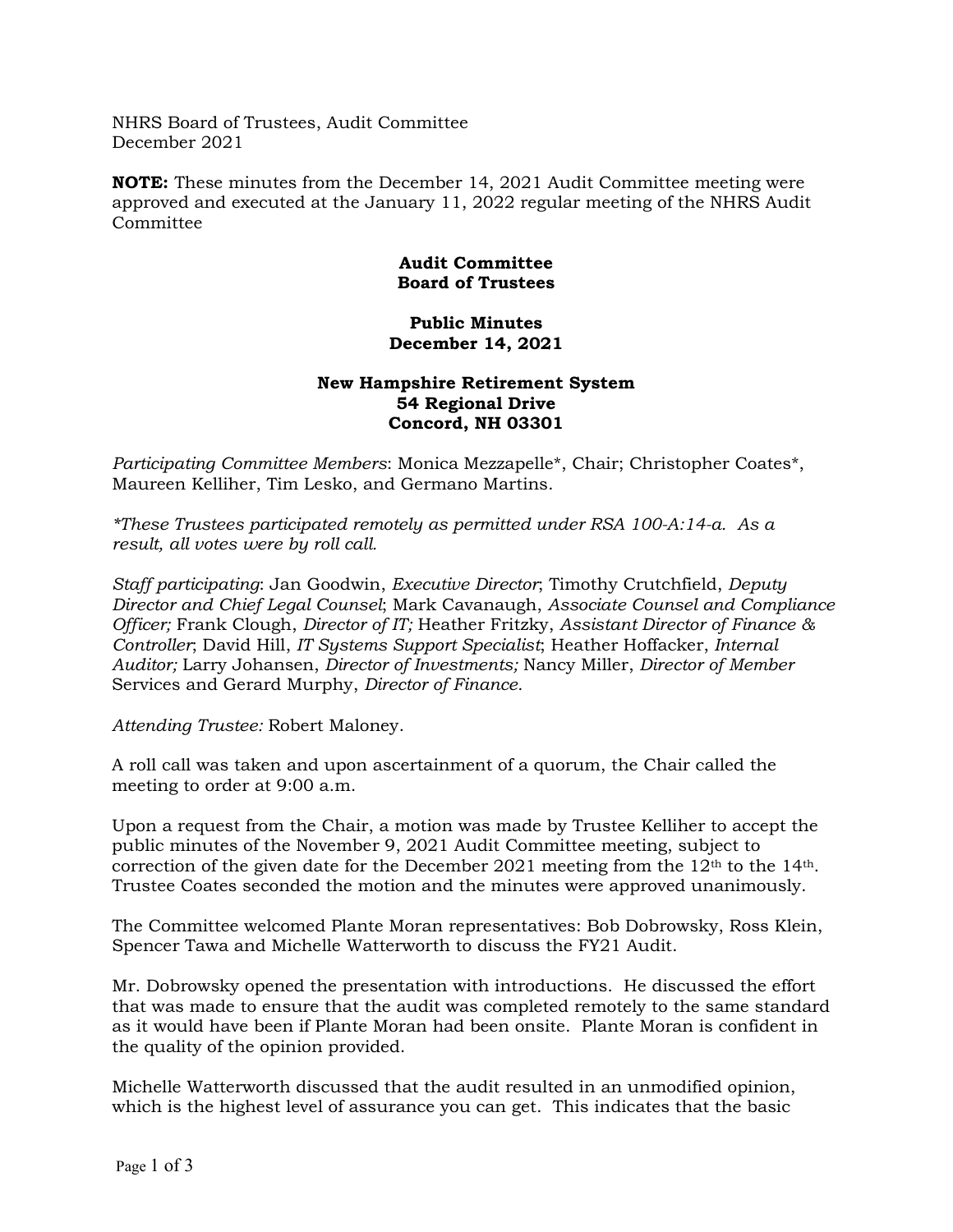financial statements present fairly in all material respects, the fiduciary net position of NHRS as of June 30, 2021, and the changes in its fiduciary net position for that year in accordance with generally accepted accounting principles.

Ross Klein discussed highlights from the End of Audit Letter. There were no difficulties or disagreements with management in performing the audit. No corrected misstatements or uncorrected misstatements were identified during the audit process. Two additional items were noted regarding management estimates within the financial statements. First, the challenges of valuing items that are not publically traded. Second, actuarial assumptions and factors based on the experience study performed in 2019.

Spencer Tawa discussed the Letter of Internal Control over Financial Reporting. No non-compliance or internal control deficiencies were identified as pertains to Governmental Auditing Standards. This ensures that all financial reporting is materially stated.

Chair Mezzapelle requested a motion to enter a non-public session and allow the Committee to meet privately with Plante Moran representatives. A motion was made by Trustee Lesko and seconded by Trustee Martins. The motion was approved unanimously and the Committee entered a non-public session under RSA 91-A:3, II(c).

On a motion by Trustee Kelliher, seconded by Trustee Lesko the Committee unanimously voted to conclude the non-public session. No votes were taken during the non-public session.

Mr. Murphy thanked Plante Moran. Everything including the Management Representation Letter has been signed off and turned over to Plante Moran. A draft of the Annual Comprehensive Financial Report (ACFR), minus the finalized unmodified opinion letter, has been sent to the Committee and full Board. Plante Moran is in process of finalizing the opinion letter and once it and other audit communication letters have been received by NHRS, they will be provided to the Committee and Board members. The audit opinions will then be incorporated into the ACFR and it will be finalized.

Upon request from the Chair, a motion was made by Trustee Kelliher and seconded by Trustee Lesko to approve and accept the Annual Comprehensive Financial Report for the fiscal year 2021 and to recommend to the full Board its acceptance and release of the audited report per RSA 100-A:15, VI(a) subject to receipt of the unmodified auditor's opinion. The motion was approved unanimously.

Ms. Hoffacker discussed the Audit Issues Tracker report. The Employer Auditing Process Consulting item has been closed. The Policy and Procedure Management Assignment and Follow-through Audit was completed and a closing meeting was held with Management.

Ms. Hoffacker discussed the Audit Plan. The design document for the Direct Deposit Risk Report has been approved and the report is being created. The Identification of Retiree Deaths Audit is in process.